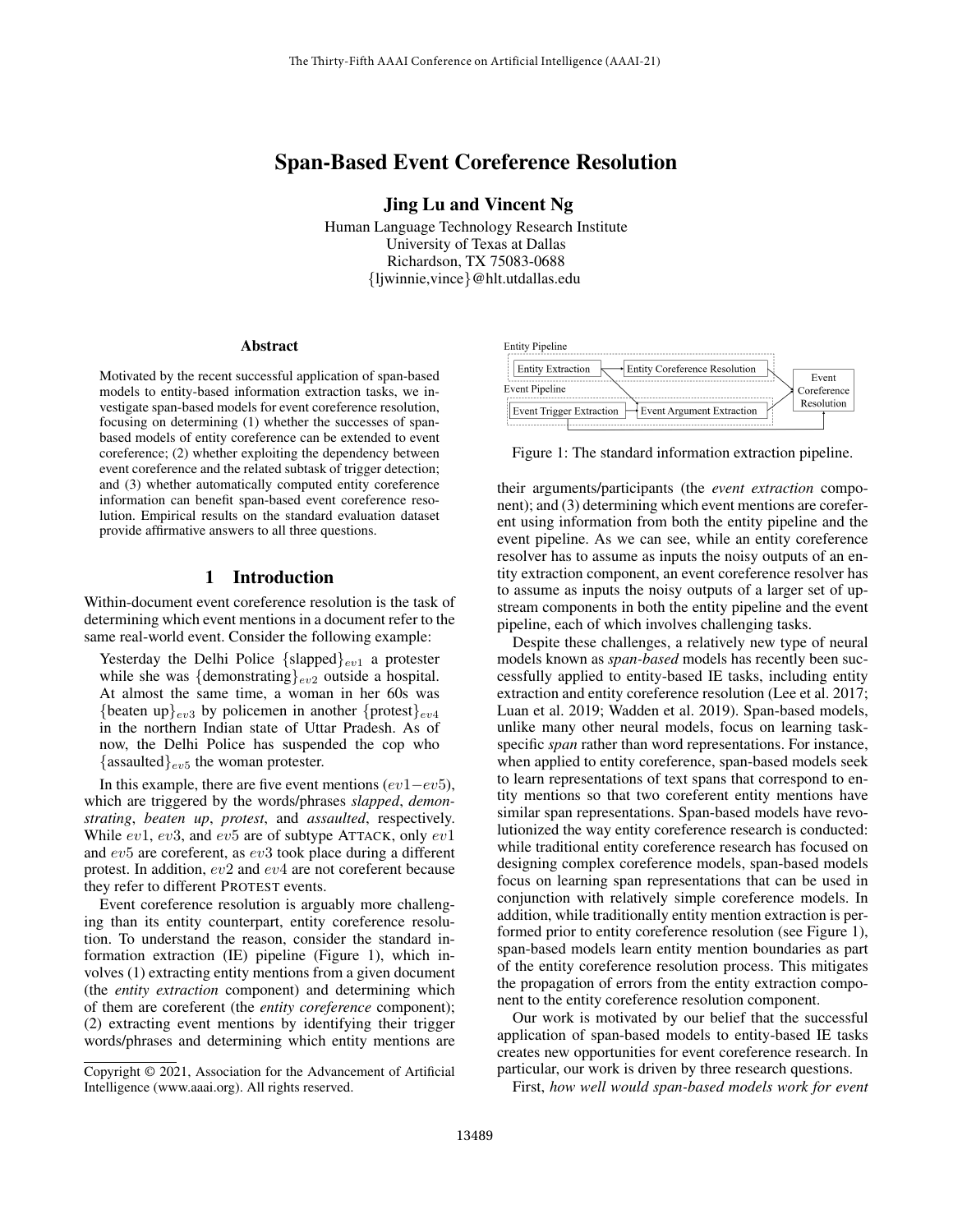*coreference resolution*? As mentioned above, event coreference is more challenging than its entity counterpart. Structurally, an event mention is more complex than an entity mention: while an entity mention is composed of the mention span and its entity type, an event mention is composed of not only the *trigger* but also the *arguments* (i.e., the event participants) and the *roles* they play in the event. Determining whether two event mentions are coreferent requires not only that their event subtypes are the same, but also that their corresponding arguments are entity-coreferent. In other words, unlike entity coreference where much of the information needed to determine coreference is encoded within the entity mention itself, event coreference depends heavily on the context in which an event trigger appears. Whether spanbased models can effectively learn representations of event mentions based purely on knowledge provided by contextualized embeddings is an interesting question.

Second, *what would be the best way to exploit the dependency between event coreference and trigger detection in span-based event coreference models?* Trigger detection is the subtask of event coreference that involves identifying the event mentions in a text document and determining their event subtypes. While span-based models enable trigger detection and event coreference to be learned simultaneously in a multi-task learning framework, they fail to exploit an important cross-task consistency constraint between trigger detection and event coreference: two event mentions with different event subtypes cannot be coreferent. In other words, it is possible for a span-based model to posit two event mentions having different event subtypes as coreferent. Motivated by this potential weakness, we explore different methods for exploiting this cross-task dependency.

Third, *can entity coreference information benefit event coreference resolution?* Intuitively, the answer is yes. Recall from our running example that ev3 is not coreferent with ev1 and ev5 and that ev2 and ev4 are not coreferent. Determining such non-coreference relations requires knowledge of *entity coreference* over their arguments/participants. For instance, while the victim in each of  $ev1$ ,  $ev3$  and  $ev5$  was a woman, only ev1 and ev5 are coreferent since their attackers, the cop in the Delhi Police, are entity-coreferent. In contrast, ev3 is not coreferent with ev1 and ev5 because its attackers, the policemen in Uttar Pradesh, are not entity-coreferent with the Delhi Police. Despite the usefulness of entity coreference information for event coreference, the vast majority of existing event coreference resolvers do *not* use entity coreference information because of the noise inherent in computing it. Lee et al.'s (2012) work represents one of the few attempts that employ entity coreference information for event coreference and show that entity coreference information can be profitably used for event coreference resolution. Nevertheless, we believe that it is time to revisit Lee et al.'s results. The reason is that the event coreference model they used (i.e., the so-called *mention-pair* model (Soon, Ng, and Lim 2001; Ng and Cardie 2002)) is considered a weak model in today's standard. In other words, while they showed that entity coreference information can be used to improve a *weak* event coreference model, it is not clear whether it can improve *strong* event coreference models.

In sum, our contributions in this paper are two-fold. First, we investigate the application of span-based models to event coreference resolution and the exploitation of cross-task consistency constraints and entity coreference information in span-based event coreference resolution. Second, results on the KBP 2017 event coreference dataset demonstrate the effectiveness of our span-based event coreference models, especially when augmented with consistency constraints and entity coreference information. In particular, the resulting model achieves state-of-the-art results on this dataset.

# 2 Related Work

Event coreference: models and features. While there exist heuristic models (e.g., Lu and Ng (2016)), unsupervised models (e.g., Bejan and Harabagiu (2014), Chen and Ng (2015)) and semi-supervised models (e.g., Peng, Song, and Roth (2016)) for event coreference resolution, the vast majority of event coreference resolvers are supervised (e.g., Ahn (2006), Chen, Ji, and Haralick (2009), Nguyen, Meyers, and Grishman (2016)). Broadly, supervised approaches can be divided into two categories. In *pipeline* models (e.g., Choubey and Huang (2017), Choubey and Huang (2018)), event mentions are first extracted in the trigger detection component and then used for event coreference. While most of the existing approaches to event coreference are pipelinebased, errors in trigger detection can propagate to the event coreference component. To address error propagation, researchers developed *joint* models, including joint inference models using Integer Linear Programming (Chen and Ng 2016) and Markov Logic Networks (Lu et al. 2016), as well as joint learning models using structured perceptrons (Araki and Mitamura 2015) and structured conditional random fields (CRFs) (Lu and Ng 2017). Our span-based model is the first joint event coreference model that is neural-based.

There is a large body of work on designing features for supervised event coreference resolution. These features can broadly be divided into four categories: lexical (e.g., features that encode string-matching facilities) (Lee et al. 2012), semantic (e.g., features that encode semantic similarity measures) (Liu et al. 2014), argument-based (i.e., features that determine how compatible the arguments of two event mentions are) (Yang, Cardie, and Frazier 2015), and discoursebased (e.g., the token and sentence distances between two event mentions) (Cybulska and Vossen 2015). In contrast, span-based models operate without feature engineering.

# Exploiting cross-task constraints for event coreference.

The cross-task constraint that two coreferent event mentions must have the same event subtype has been exploited in both pipeline and joint models of event coreference. In pipeline approaches, the subtypes predicted by the trigger detector for the two event mentions under consideration have been used as features and as constraints for event coreference. Specifically, some coreference models have been trained on a feature that encodes whether two event mentions have the same subtype (Chen and Ng 2014), while others have used the subtypes as a *hard* constraint to disallow two event mentions with different subtypes to be posited as coreferent during resolution (Chen and Ji 2009). In Lu and Ng's (2017)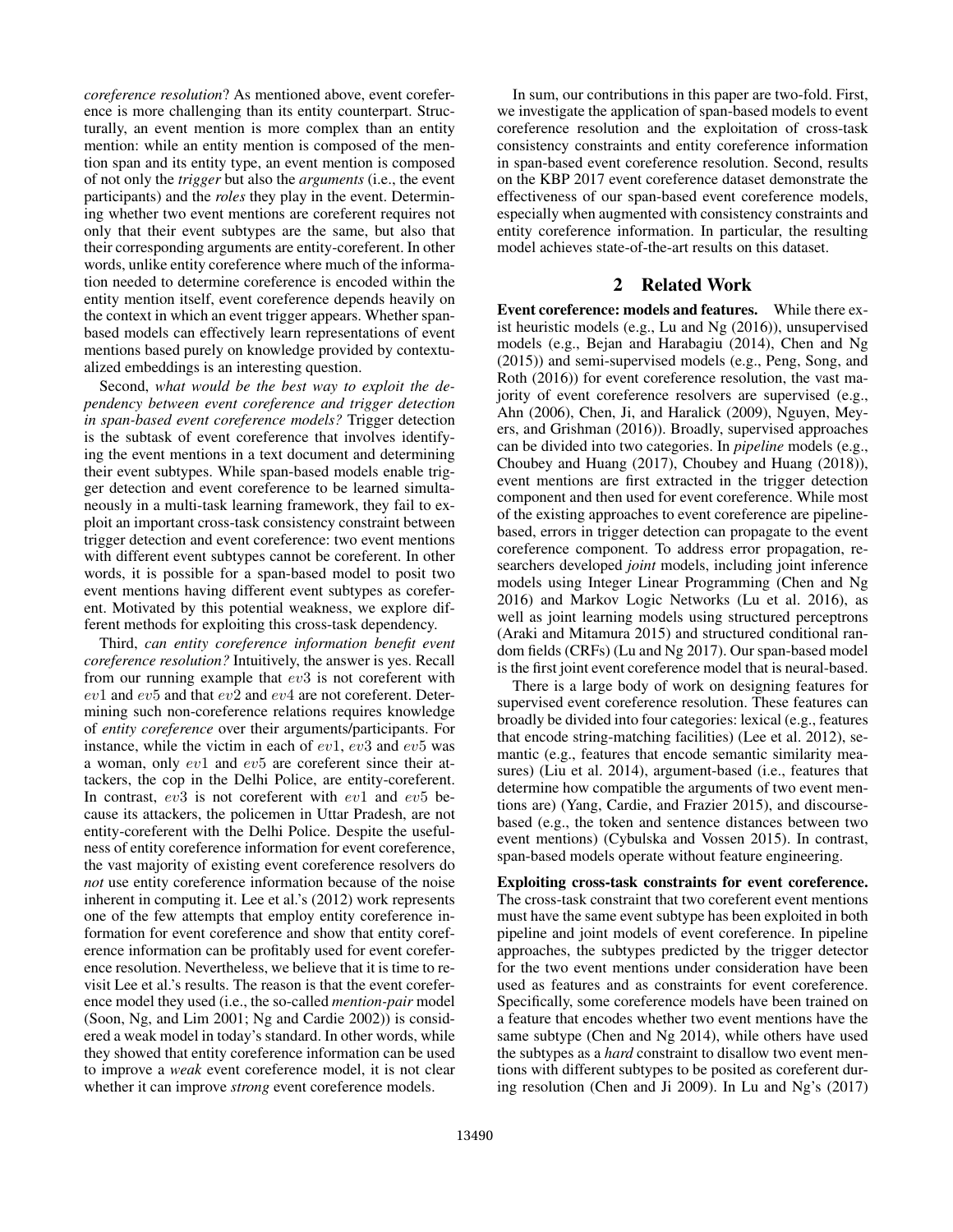structured CRF-based joint event coreference model, these cross-task consistency constraints are implemented as *soft* constraints in the form of binary and ternary factors.

As noted before, we will explore different methods for exploiting the dependency between trigger detection and event coreference in span-based event coreference models. Regardless of whether we encode this dependency as a feature or as a hard/soft constraint, we believe that the impact of explicitly encoding and exploiting this dependency on spanbased coreference models is likely to be greater than that on traditional models. The reason is that this dependency will be exploited to *train* our span-based models, meaning that it will have an impact on the learned span representations.

Using entity coreference information for event coreference. Lee et al. (2012) employ entity coreference information for event coreference. Using heuristically extracted seeds consisting of pairs of mentions that are either entityor event-coreferent, they iteratively bootstrap event coreference output using entity coreference output and vice versa, and show that event coreference performance can be improved using entity coreference information. Nevertheless, their resolver is considered a fairly weak model given today's technologies: it has since been superseded by models that no longer make locally optimal decisions involving only two (clusters of) event mentions. In particular, it is not clear whether entity coreference information can improve *strong* event coreference models, such as the spanbased event coreference model that we will describe in the next section.

For a comprehensive survey of recent related work on event coreference, we refer the reader to Lu and Ng (2018).

## 3 Baseline Event Coreference Model

To determine how well span-based models work for event coreference resolution, we begin by designing a span-based event coreference model, which we will use as a baseline and augment with cross-task constraints and entity coreference information in subsequent sections. This model takes as input a document D represented as a sequence of word tokens, from which we extract all possible intra-sentence spans of up to length L. Each such span corresponds to a candidate trigger, and the model simultaneously learns trigger detection and event coreference resolution, which we define below.

The trigger detection task aims to assign each span  $i$  a subtype  $y_i$ . Each  $y_i$  takes a value in a subtype inventory or NONE, which indicates that  $i$  is not a trigger. The model predicts the subtype of i to be  $y_i^* = \arg \max_{y_t} s_t(i, y_t)$ , where  $s_t$  is a scoring function suggesting i's likelihood of having  $y_i$  as its subtype.

The event coreference resolution task aims to assign span i an antecedent  $y_c$ , where  $y_c \in \{1, \ldots, i-1, \epsilon\}$ . In other words, the value of each  $y_c$  is the id of its antecedent, which can be one of the preceding spans or a dummy antecedent  $\epsilon$ (if the event mention underlying  $i$  starts a new cluster). We define the following scoring function:

$$
s_c(i,j) = \begin{cases} 0 & j = \epsilon \\ s_m(i) + s_m(j) + s_p(i,j) & j \neq \epsilon \end{cases}
$$
 (1)

where  $s_m(i)$  is the score suggesting i's likelihood of being a trigger and  $s_p(i, j)$  is a pairwise coreference score computed over  $i$  and a preceding span  $j$ . The model predicts the antecedent of i to be  $y_c^* = \arg \max_{j \in \mathcal{Y}(i)} s_c(i, j)$ , where  $\mathcal{Y}(i)$ , the set of candidate antecedents of i, contains all spans preceding  $i$  in the associated document.

#### Model Structure

The model structure (Figure 2(a)) is described below.

Span Representation Layer. We adapt the independent version of Joshi et al.'s (2019) state-of-the-art entity coreference resolver to event coreference resolution. Specifically, we divide an input document into non-overlapping regions, each of which has size  $L_d$ . The word sequence in each region serves as an input training sequence. We then pass the sequence into a pretrained transformer encoder in SpanBERTlarge (Joshi et al. 2020) to encode tokens and their contexts. Finally, we set  $g_i$ , the representation of span i, to  $[\mathbf{h}_{start(i)}; \mathbf{h}_{end(i)}; \mathbf{h}_{head(i)}; \mathbf{f}_i]$ , where  $\mathbf{h}_{start(i)}$  and  $\mathbf{h}_{end(i)}$ are the hidden vectors of the start and end tokens of the span,  $h_{head(i)}$  is an attention-based head vector and  $f_i$  is a span width feature embedding. To maintain computational tractability, we first compute a score  $s_m$  for each span i:

$$
s_m(i) = \mathbf{w}_m \cdot \text{FFNN}_m(\mathbf{g}_i)
$$
 (2)

where FFNN is a feedforward neural network. Then we retain only the top  $N\%$  of the spans for further processing.

**Trigger Prediction Layer.** For each span  $i$  that survives the filtering, we pass its representation  $\mathbf{g}_i$  to a FFNN, which outputs a vector  $\mathbf{ot}_i$  of dimension T, where T is the number of possible event subtypes (including NONE).  $ot_i(y)$ , the yth element of  $ot_i$ , is a score indicating i's likelihood of belonging to event subtype  $y$ . Specifically:

$$
\mathbf{ot}_i = \text{FFNN}_t(\mathbf{g}_i) \tag{3}
$$

$$
s_t(i, y) = \mathbf{ot}_i(y) \tag{4}
$$

Coreference Prediction Layer. To predict event coreference links, we first calculate the pairwise score between spans  $i$  and  $j$  as follows:

 $s_p(i,j) = \mathbf{w}_c \cdot \text{FFNN}_c([\mathbf{g}_i; \mathbf{g}_j; \mathbf{g}_i \circ \mathbf{g}_j, \mathbf{u}_{ij}])$  (5) where  $\circ$  denotes element-wise multiplication,  $\mathbf{g}_i \circ \mathbf{g}_j$  encodes the similarity between span i and span j, and  $\mathbf{u}_{ij}$  is a feature embedding encoding the distance between two spans. We can then compute the coreference score defined in Equation 1 using Equations 2 and 5.

To improve running time, we follow Lee, He, and Zettlemoyer (2018) and use their antecedent pruning method.

#### Training

The loss function we use,  $L(\Theta)$ , is composed of the losses of two tasks, and is defined as follows:

$$
L(\Theta) = \sum_{i=1}^{d} (\lambda_c L_c + \lambda_t L_t)
$$
 (6)

where hyperparameters  $\lambda_t$  and  $\lambda_c$  determine the trade-off between two task losses. The model is trained to minimize  $L(\Theta)$ , whereas the hyperparameters are tuned using grid search to maximize AVG-F (the standard event coreference evaluation metric; see Section 6) on development data.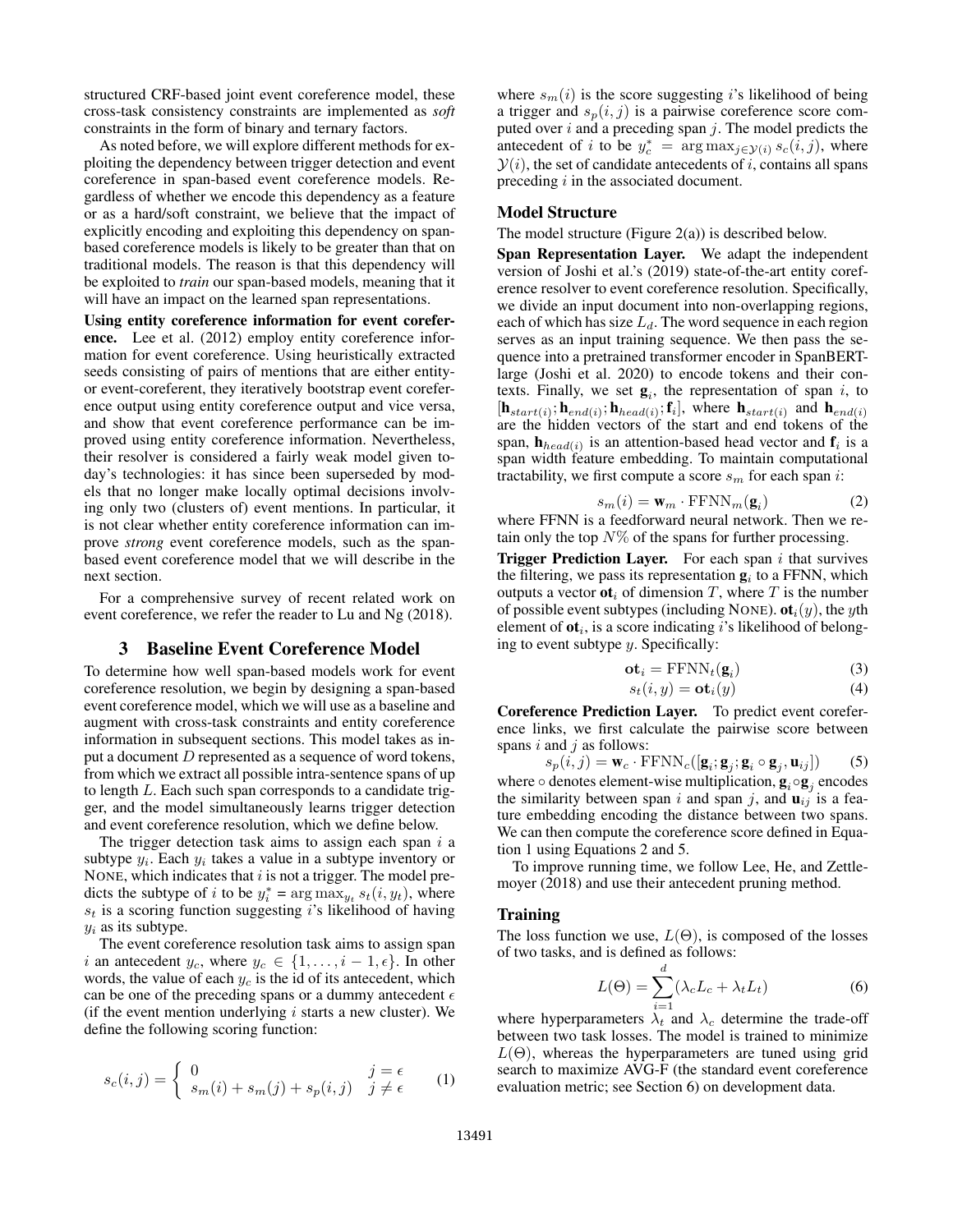

Yesterday the Delhi Police slapped a protester while she was demonstrating ... ... the Delhi Police has suspended the cop who assaulted the woman protester...

(a) Baseline event coreference model



Yesterday the Delhi Police slapped a protester while she was demonstrating ... ... the Delhi Police has suspended the cop who assaulted the woman protester...



...the Delhi Police has suspended the cop who assaulted the woman protester.....

(c) Joint model



Task Losses. We employ a max-margin loss for each task. Defining the coreference loss is tricky since the coreference annotations for each document are provided in the form of clusters. We adopt the coreference loss function defined by Wiseman et al. (2015) for entity coreference resolution. Specifically, let  $GOLD<sub>c</sub>(i)$  denote the set of spans preceding span i that are coreferent with i, and  $y_c^l$  be  $\arg \max_{y \in \text{GOLD}_c(i)} s_c(i, y)$ . In other words,  $y_c^l$  is the highest scoring (latent) antecedent of i according to  $s_c$  among all the antecedents of i. The coreference loss function is defined as:

$$
L_c(\Theta) = \sum_{i=1}^n \max_{j \in \mathcal{Y}(i)} (\Delta_c(i,j)(1 + s_c(i,j) - s_c(i,y_c^l))
$$
 (7)

where  $\Delta_c(i, j)$  is a mistake-specific cost function that returns the cost associated with a particular type of error (Durrett and Klein 2013).<sup>1</sup> Intuitively, the loss function penalizes a span  $i$  if the predicted antecedent  $j$  has a higher score than the correct latent antecedent  $y_c^l$ .

We similarly define the loss for trigger detection:

$$
L_t(\Theta) = \sum_{i=1}^n \sum_{\hat{l} \neq y_t} \max(0, \Delta_t(i, \hat{l})(1 + s_t(i, \hat{l}) - s_t(i, y_t))) \tag{8}
$$

where  $\Delta_t(i, \hat{l})$  is a mistake-specific cost function that returns the cost associated with a particular type of error.<sup>2</sup> Intuitively, the loss function penalizes each span for which each of the wrong subtypes  $\hat{l}$  has a higher score than the correct subtype  $y_t$  according to  $s_t$ .

### 4 Exploiting Cross-Task Dependency

While the multi-task learning setup employed by the Baseline allows trigger detection and event coreference to benefit each other via the shared representation layer, it fails to exploit the dependency that exist between them. Below we examine four methods for exploiting this dependency.

Gold feature (GF). In the first method, we train the Baseline coreference model with an additional feature that encodes whether the two event mentions under consideration have the same subtype. During training, we compute this feature using *gold* subtypes. During testing, we compute this feature using the subtypes predicted by the trigger detector.

Predicted feature (PF). Our second method is essentially the same as the first method, except that the feature is computed using the event subtypes predicted by the trigger detector during *both* training and testing. This allows the model to be trained in the same setup in which it will be evaluated.

Hard constraint (HC). In the first two methods, the dependency between trigger detection and event coreference is encoded *implicitly* as a feature, so it is possible for the event coreference model to posit two event mentions having different subtypes as coreferent. Our third method encodes this dependency explicitly as a *hard* constraint. Specifically, given an event mention to be resolved, we filter all of its candidate antecedents whose *gold* subtypes are different from that of the event mention during training. During testing, we filter based on the predicted subtypes.

Soft constraint (SC). Finally, we explore a new method for encoding this dependency as *soft* consistency constraints. Specifically, we incorporate into the Baseline the following two consistency constraints on the outputs of trigger detection and event coreference.

 $P_1$ : If two spans do not have the same event subtype, they

<sup>1</sup>There are three error types: (1) false link (incorrectly resolved anaphoric mentions); (2) false new (anaphoric mentions misclassified as non-anaphoric); and (3) wrong link (non-anaphoric mentions misclassified as anaphoric). We use hyperparameters  $\alpha_{c1}$ ,  $\alpha_{c2}, \alpha_{c3}$  to adjust their trade-offs.

<sup>&</sup>lt;sup>2</sup>We define three error types:  $(1)$  non-triggers misclassified as triggers, (2) triggers misclassified as non-triggers, and (3) triggers labeled with the wrong subtype. We use hyperparameters  $\alpha_{t1}, \alpha_{t2}$ ,  $\alpha_{t3}$  to determine their trade-offs.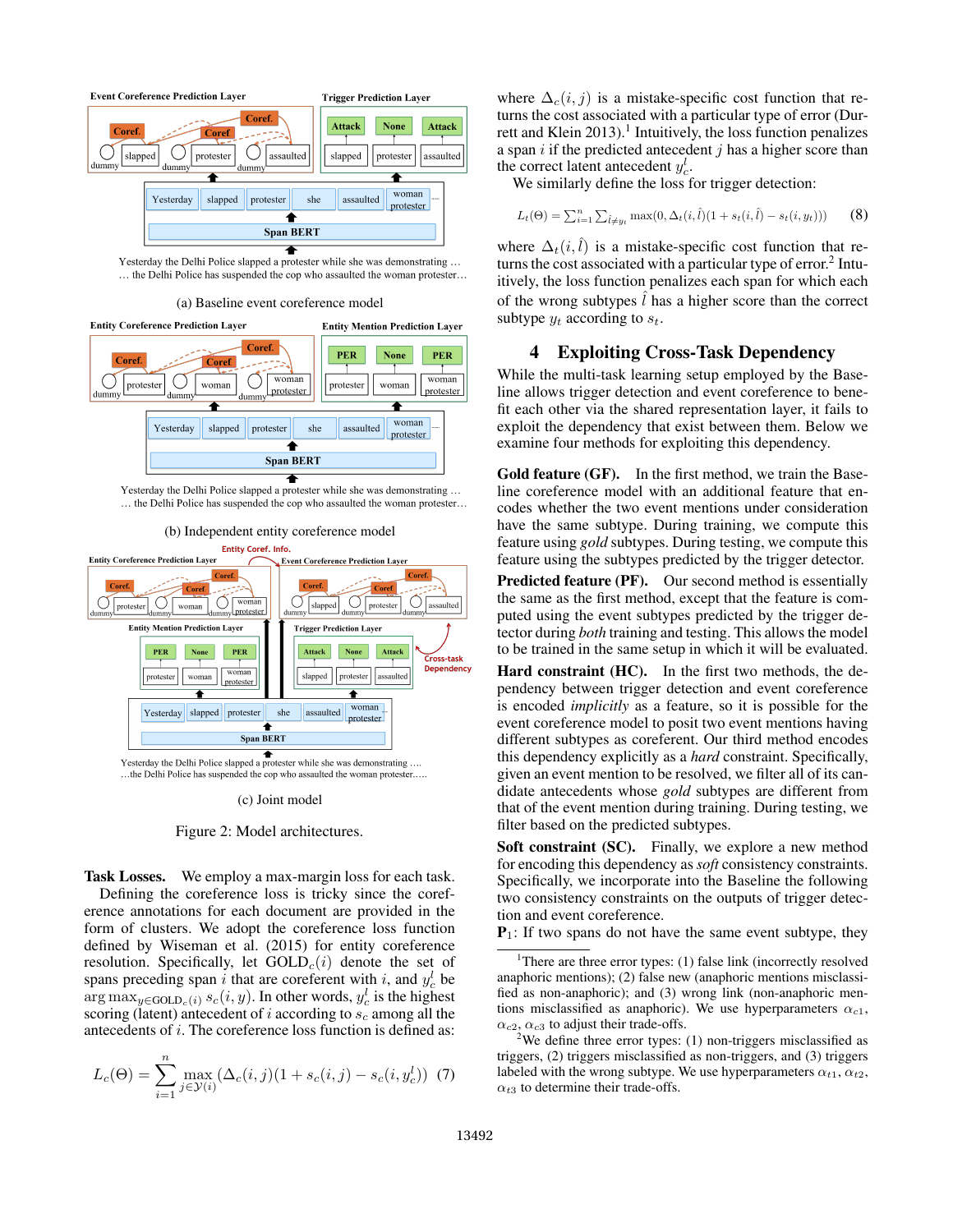cannot be coreferent.

 $P_2$ : If a span has NONE as its event subtype, its antecedent must be the dummy antecedent.

To make use of each constraint in the event coreference model, we define a penalty function, which imposes a penalty on two spans  $i$  and  $j$  if they violate a constraint, where  $i$  is an anaphor and  $j$  is a candidate antecedent of  $i$ . For  $P_1$ , the penalty function  $p_1$  is computed as follows:

$$
p_1(i,j) = \min(|s_t(i, y_i) - s_t(i, y_j)|, |s_t(j, y_j) - s_t(j, y_i)|)
$$
  
(9)

where  $y_i =$  $\arg \max_{y_t} s_t(i, y_t)$  and  $y_j$  $\arg \max_{y_t} s_t(j, y_t)$ . Informally,  $p_1$  returns the minimum amount of adjustment needed to ensure that  $i$  and  $j$ have the same event subtype.

For  $P_2$ , we employ the following penalty function  $p_2$ :

$$
p_2(i) = \begin{cases} 0 & \text{arg max } s_t(i, y) \neq \text{None} \\ s_t(i, \text{None}) - \max_{y \in \mathcal{Y} \setminus \{\text{None}\}} s_t(i, y) & \text{otherwise} \end{cases}
$$
(10)

where  $Y$  is the set of possible subtypes. Informally,  $p_2$  returns the smallest amount of adjustment needed to ensure that the subtype of  $i$  is not NONE.

Finally, we employ these two penalty functions in the coreference model by updating  $s_c$  (Equation 1) as follows:

$$
s_c(i,j) = \begin{cases} 0 & j = \epsilon \\ s_m(i) + s_m(j) + s_p(i,j) - [\gamma_1 p_1(i,j) + \gamma_2 p_2(i)] & j \neq \epsilon \end{cases}
$$
(11)

where  $\gamma_1$  and  $\gamma_2$  are positive constants. To see why we incorporate  $p_1$  and  $p_2$  into  $s_c$ , recall that  $p_k$  will return a positive value if span i and span j violate constraint  $P_k$ . This will in turn decrease the value of  $s_c(i, j)$ , thus making it less likely for j to be chosen as the antecedent of i. Note that  $\gamma_1$  and  $\gamma_2$  are the weights associated with  $p_1$  and  $p_2$ . For instance, setting  $\gamma_k$  to a smaller value will undermine the effect of  $p_k$ and thus soften the corresponding constraint  $P_k$ .

# 5 Exploiting Entity Coreference Information

In this section, we first describe how we compute entity coreference chains and then show how we exploit the resulting chains for span-based event coreference resolution.

#### Computing Entity Coreference Chains

To compute entity coreference chains, we use two models.

Independent model. The first model is an *independent* model, which is trained to compute coreference chains over the entity mentions in a given document independently of the Baseline event coreference model.

The structure of the Independent model, which is shown in Figure 2(b), mirrors that of the event coreference model. Specifically, the entity coreference model also has three layers: (1) the span representation layer, which learns the spans corresponding to entity mentions; (2) the entity mention prediction layer, which assigns to each span an entity type taken from a repository of predefined entity types or NONE if the span does not correspond to an entity mention; and (3) the entity coreference layer, which computes coreference links over spans augmented with its predicted entity type. The loss

function is a weighted combination of two losses, one corresponding to entity mention detection, which predicts entity mentions and their entity types, and the other corresponding to entity coreference, whose loss is defined in a similar manner as the one used for event coreference.

Joint model. One weakness of the Independent model is that the interaction between entity coreference and event coreference is minimal. To more tightly couple the two tasks, we train the Independent entity coreference model and the Baseline event coreference model *jointly*.

The structure of the Joint model is shown in Figure 2(c). When trained in a joint fashion, Independent and Baseline share the span representation layer, and the loss function employed by Joint is a weighted combination of the loss functions employed by Independent and Baseline.

#### Incorporating Entity Coreference Information

We explore two methods for exploiting entity coreference information for span-based event coreference resolution.

As a hard constraint. Our first method uses the entity coreference information to create a constraint between entity coreference and event coreference, which specifies that two event mentions cannot be coreferent if their corresponding arguments are not entity-coreferent. For instance, recall that the ATTACKER arguments  $ev1$  and  $ev3$  in our running example are not entity-coreferent, so this constraint will be violated if ev1 and ev3 are predicted to be event-coreferent. We implement this constraint as a *hard* constraint, enforcing it during both training and testing by pruning any candidate antecedent that violates this constraint with its anaphor.

Implementing this constraint requires that we (1) identify the arguments of an event mention and (2) compute their semantic roles. For simplicity, we approximate these two tasks as follows: we consider an entity mention en as an argument of an event mention  $ev$  if  $en$  is reachable from  $ev$ 's trigger via a dependency path of length less than 4; moreover, we set en's "semantic role" w.r.t. ev to be the sequence of dependency labels over the dependency path connecting them. Dependency relations are obtained using the Stanford CoreNLP toolkit (Manning et al. 2014).

As features. Our second method uses the entity coreference information to compute three binary features for training the event coreference model. The first feature encodes whether the two event mentions under consideration have any semantic role in common. The second feature encodes whether any of their arguments having the same semantic role are not entity-coreferent. The third feature is complementary to the second feature: its value is 1 if and only if the value of the second feature is 0.

These two methods for exploiting entity coreference information for span-based event coreference resolution can be used in combination with any of the two aforementioned models for computing event coreference chains. This results in four combinations that we will evaluate in the next section, namely Independent/Feature (IF), Independent/Constraint (IC), Joint/Feature (JF), and Joint/Constraint (JC).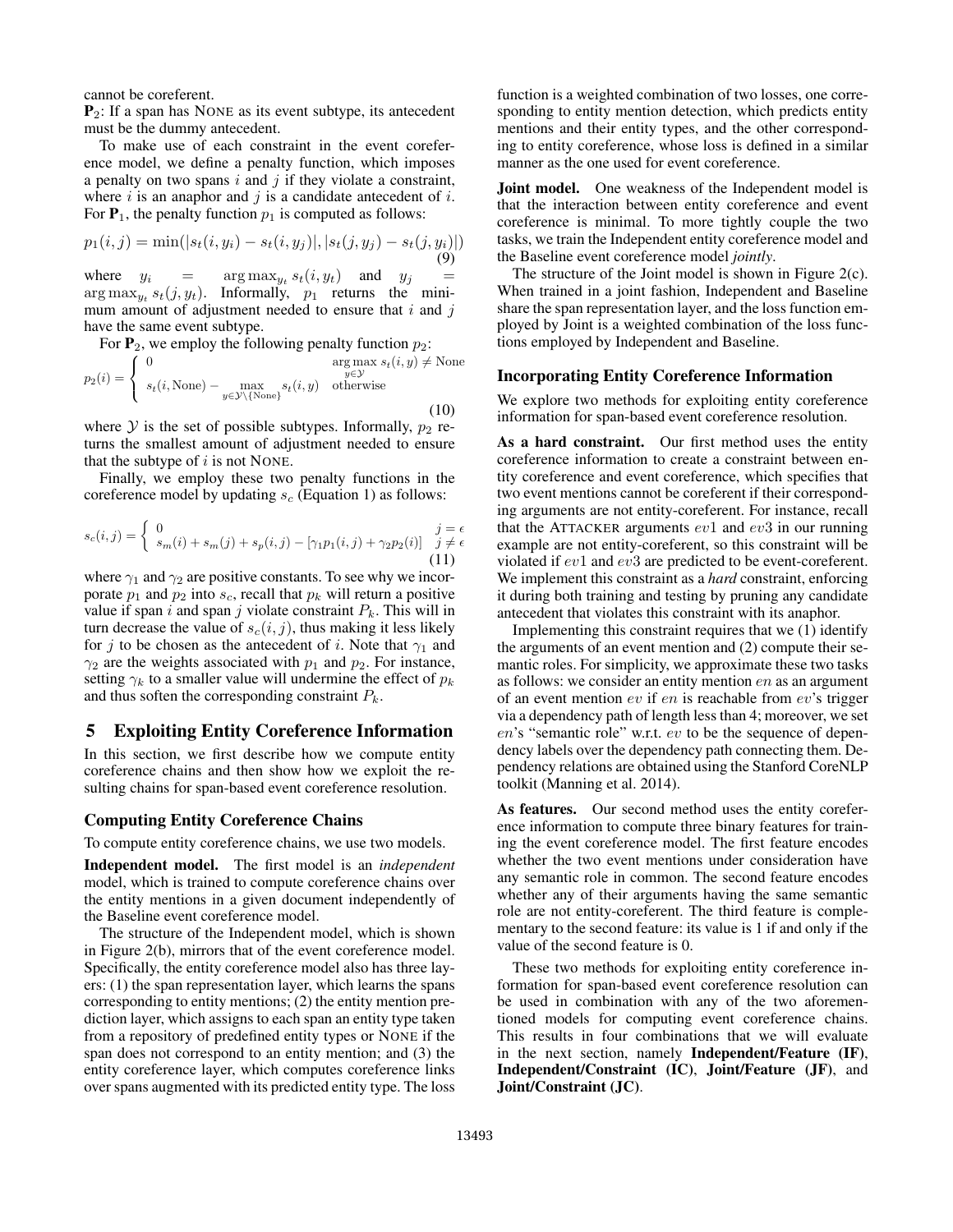# 6 Evaluation

#### Experimental Setup

Datasets. We employ the English corpora made available to us as part of the TAC KBP 2017 Event Nugget Detection and Coreference task. For training, we use LDC2015E29, E68, E73, E94 and LDC2016E72. For testing, we use the official KBP 2017 evaluation set (Mitamura, Liu, and Hovy 2017). Statistics on these datasets are shown in Table 1.

Evaluation metrics. Results of event coreference are obtained using version 1.8 of the official scorer provided by the KBP 2017 shared task organizers. This scorer reports results in terms of AVG-F, which is the unweighted average of the F-scores of four coreference evaluation metrics, namely MUC (Vilain et al. 1995),  $B^3$  (Bagga and Baldwin 1998),  $CEAF_e$  (Luo 2005) and BLANC (Recasens and Hovy 2011).

For completeness we also report the results of trigger detection, entity coreference, and entity detection. Trigger detection results are expressed in terms of recall (R), precision (P), and F-score (F), where a trigger is considered correctly detected if it has an exact match with a gold trigger in terms of boundary and event subtype. For entity coreference, we express results in terms of the CoNLL score (Pradhan et al. 2012), which is the unweighted average of the MUC,  $B^3$ , and  $CEAF_e$  F-scores. Entity detection results are expressed in terms of F-score, where an entity mention is considered correctly detected if it has an exact match with a gold entity mention in terms of boundary and type.

Implementation details. We use SpanBERT-large in the span representation layer.<sup>3</sup> We split each document into segments of length 512 and generate all spans of length up to 10. Each FFNN has 1 hidden layer of size 3000. The size of the width feature embedding is 20. For span pruning, we keep the top 30% of the spans. For candidate antecedent pruning, we keep the top 20 antecedents. For training, we use document sized mini-batches. We apply a dropout rate of 0.3. Following Joshi et al. (2019), we use different learning rates for training the task parameters and the SpanBERT parameters. Specifically, the task learning rate is  $1 \times 10^{-5}$  and is decayed linearly, whereas the learning rate for SpanBERT is  $2 \times 10^{-4}$  and is decayed linearly. For the hyperparameters in the loss function, we search for  $\lambda_i$ , the weight of each task, out of {1, 5, 10}. For the weights associated with the task errors, we search out of {0.1, 0.5, 1, 5, 10, 20, 50, 100}.

### Results and Discussion

We report results of experiments that can provide answers to the three research questions mentioned in the introduction.

Research question 1. Recall that the first question concerns how well span-based models work for event coreference resolution. To answer this question, we compare our Baseline model (see Section 2) with two state-of-the-art event coreference models. The first one is Huang et al.'s (2019) resolver, which is a neural (but not span-based) resolver that leverages the argument compatibility information acquired from a large unlabeled corpus. The second

|                  | Train Dev  |    | Test             |
|------------------|------------|----|------------------|
| $#$ docs         | 735        | 82 | 167              |
| #event mentions  | 20458 2436 |    | 4375             |
| #event chains    | 12988 1806 |    | 2963             |
| #entity mentions |            |    | 43450 8161 13860 |
| #entity chains   | 15094 3180 |    | 5482             |

Table 1: Dataset statistics.

|                       | Coreference  | <b>Trigger Detection</b> |  |  |  |  |
|-----------------------|--------------|--------------------------|--|--|--|--|
| System                | MUC AVG F    | р                        |  |  |  |  |
| Huang et al. $(2019)$ | 35.7 36.8    | 56.8 46.4 51.1           |  |  |  |  |
| Lu and $Ng(2020)$     | 37.1 37.9    | 64.5 46.9 54.3           |  |  |  |  |
| <b>Baseline</b>       | 43.8<br>37.6 | 71.5 55.3 62.4           |  |  |  |  |

Table 2: Comparison with the current state of the art.

|        |      | Coreference | <b>Trigger Detection</b> |      |      |  |  |
|--------|------|-------------|--------------------------|------|------|--|--|
| Method | MUC  | $AVG-F$     | Р                        | R    | F    |  |  |
| BL     | 37.6 | 43.8        | 71.5                     | 55.3 | 62.4 |  |  |
| GF     | 40.5 | 44.6        | 73.6                     | 54.8 | 62.8 |  |  |
| PF     | 40.1 | 44.1        | 74.1                     | 53.5 | 62.1 |  |  |
| HC.    | 38.9 | 43.9        | 73.4                     | 54.2 | 62.4 |  |  |
| SС     | 40.9 | 44.5        | 73.9                     | 53.3 | 62.0 |  |  |

Table 3: Results of using different methods for exploiting the dependency between trigger detection and coreference.

one is Lu and Ng's (2020) resolver, which extends Lu and Ng's (2017) structured CRF-based resolver by incorporating topic and discourse information. As we can see from Table 2, our Baseline model outperforms the better state-of-the-art model by 5.9% points in event coreference AVG-F score and 8.1% points in trigger detection F-score. For trigger detection, the increase in F-score is accompanied by large gains in both recall and precision. To understand whether the substantial improvement in event coreference stems from better identification of coreference links or better identification of singleton clusters, we also report the MUC F-score in Table 2. Given the modest improvement of the Baseline's MUC F-score over that of Lu and Ng, we can conclude that the improvement in AVG-F stems largely from better identification of singleton clusters. Overall, our Baseline model achieves state-of-the-art results on the KBP 2017 test set.

Research question 2. Next, we seek to understand whether exploiting the dependency between event coreference and trigger detection can improve coreference performance by applying the four methods described in Section 4 to the Baseline model.

Results are shown in Table 3. For comparison purposes, we show the results of the Baseline (BL), which does not exploit cross-task dependency, in row 1. For trigger detection, the four methods consistently yield higher precision scores and lower recall scores in comparison to BL; moreover, except for GF, their F-scores are not better than that of BL. Nevertheless, in terms of coreference AVG-F, the four methods consistently outperform BL. Note that the gains in

<sup>3</sup> https://github.com/facebookresearch/SpanBERT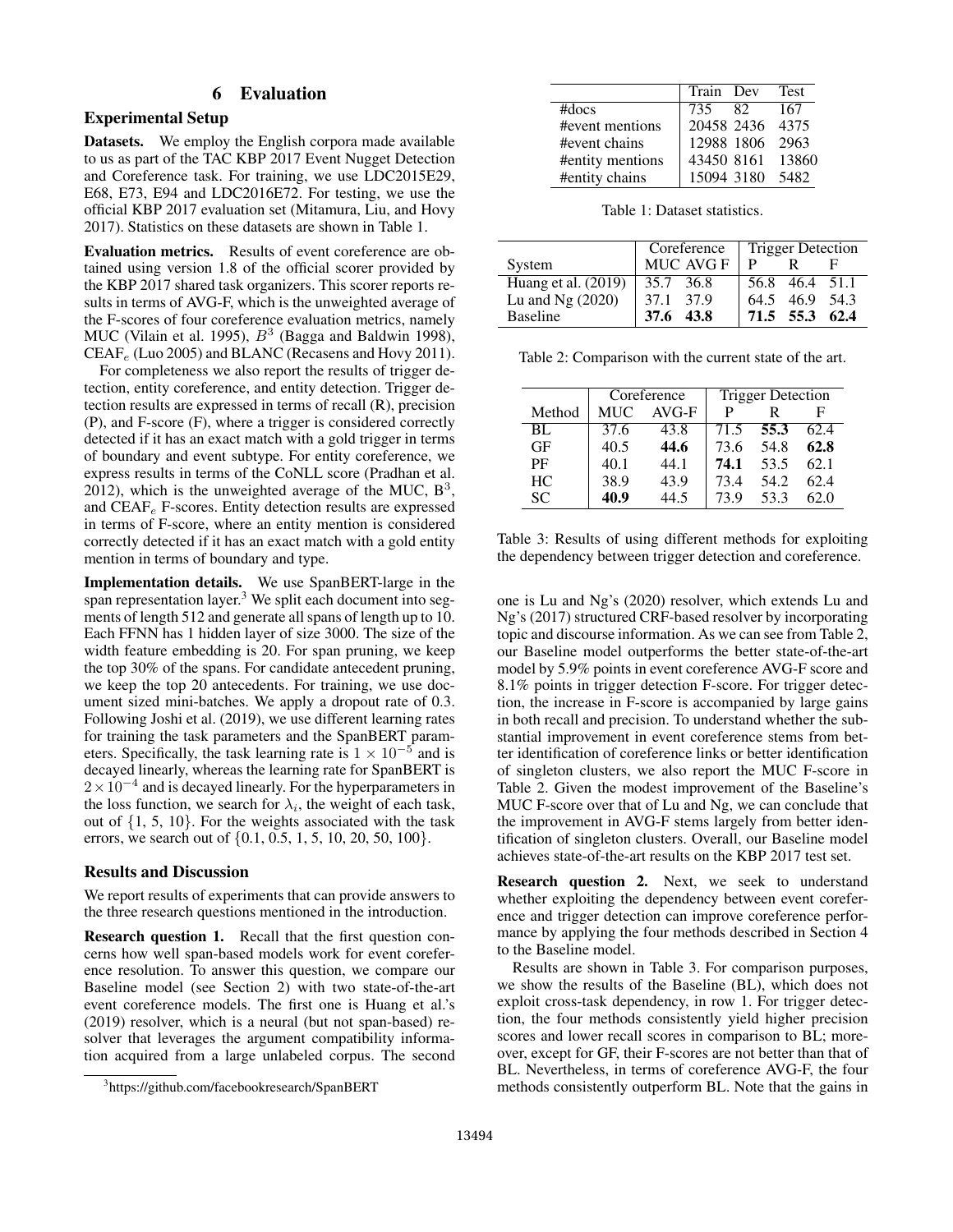|     | Event               |                          |      |      |           |                                                                       |                          |    | Entity |                     |                               |      |                       |              |      |      |
|-----|---------------------|--------------------------|------|------|-----------|-----------------------------------------------------------------------|--------------------------|----|--------|---------------------|-------------------------------|------|-----------------------|--------------|------|------|
|     | Coreference (AVG-F) |                          |      |      |           | Trigger Detection (F)                                                 |                          |    |        | Coreference (CoNLL) |                               |      | Mention Detection (F) |              |      |      |
|     | NC.                 |                          | IС   | JF   | JC        | NC.                                                                   | IF                       | IC | JF     | JC                  | IF/IC                         | -JF  | JC                    | <b>IF/IC</b> | JF   |      |
| BL. |                     | 43.8 44.9 45.1           |      | 46.4 | 46.7      |                                                                       |                          |    |        |                     | 62.4 63.1 64.2 64.1 64.6 71.2 | 64.9 | 62.2                  | 86.8         | 81.7 | 80.0 |
| GF  |                     | 44.6 45.9 45.9 47.0      |      |      | 46.7      |                                                                       |                          |    |        |                     | 62.8 62.8 63.6 65.0 65.1 71.2 | 62.8 | 62.0                  | 86.8         | 79.3 | 80.8 |
| PF  | 44.1                |                          |      |      |           | 45.3 45.9 46.6 46.5 62.1 63.7 63.5 65.3 64.3 71.2                     |                          |    |        |                     |                               | 61.4 | 62.8                  | 86.8         | 78.7 | 80.8 |
| HC  |                     | 43.9 45.3                | 45.7 |      | 46.6 46.6 | $\begin{bmatrix} 62.4 & 62.9 & 64.0 & 64.1 & 64.9 \end{bmatrix}$ 71.2 |                          |    |        |                     |                               | 65.1 | 54.8                  | 86.8         | 82.1 | 71.1 |
| SC  |                     | 44.5 46.1 45.8 47.1 47.0 |      |      |           |                                                                       | 62.0 63.8 64.3 65.1 65.7 |    |        |                     | 71.2                          | 60.9 | 54.8                  | 86.8         | 78.6 | 71.0 |

Table 4: Results of exploiting cross-task dependency and entity coreference information on four tasks.

AVG-F are always accompanied by gains in MUC F-score, meaning that the four methods allow additional coreference links to be discovered. Overall, these results suggest that exploiting the dependency between event coreference and trigger detection can indeed improve coreference performance, with GF and SC offering the largest improvements.

Research question 3. Finally, we examine whether entity coreference information can benefit event coreference by evaluating the four combinations for computing and exploiting entity coreference information described in Section 5.

Results of the four tasks (namely, event coreference, trigger detection, entity coreference, and entity mention detection) are shown in Table 4. For each task, columns 2-5 show the four combinations of exploiting entity coreference information. For comparison purposes, we show in the "NC" columns the results obtained *without* entity coreference information. The rows correspond to the different methods for exploiting the cross-task dependency between event coreference and trigger detection, and can be interpreted in the same manner as those in Table 3. Each number in Table 4 therefore corresponds to a specific combination of method for exploiting cross-task dependency and method for exploiting entity coreference chains. Note that the BL/NC combination corresponds to the Baseline described in Section 2.

Consider first the results of event coreference and trigger detection. As we can see, stronger event coreference results are usually accompanied by better trigger detection results. This is perhaps not surprising, as an event coreference link will not be considered correct unless the underlying triggers also have the correct subtype. In addition, using entity coreference information consistently and considerably improves trigger detection and event coreference performance regardless of which method for exploiting cross-task dependency is used. In particular, the Joint results (JF and JC) are better than the Independent results (IF and IC), which in turn are better than those when entity coreference information is not used. These results suggest that tightly coupling the two coreference tasks can improve event coreference performance. Similar to the results in Table 3, the best event coreference results are obtained using SC.

A closer examination of the system outputs reveals that exploiting entity coreference information facilitates the identification of event triggers that are not seen in the training set and the coreference link between them in those sentences that contain both entity and event coreference links. For example, in the sentence "President Vladimir Putin sent his condolences to U.S. President Barack Obama on Tuesday over the deadly tornado that struck Oklahoma City. In his cable, Putin expressed his compassion for relatives of the victims of the powerful twister", the Joint and Independent models successfully posit the event mentions "condolences" and "cable" as coreferent, while the Baseline fails to do so. The reason is that the occurrences of "his" in the two sentences are predicted as coreferent, which in turn helps predict "condolences" and "cable" as coreferent.

Next, consider the results of entity coreference and entity mention detection. The IF/IC results are identical across different methods for exploiting cross-task dependency. Recall that the Independent entity coreference model is trained independently of the event coreference model. Hence, the entity coreference and mention detection results no longer depend on how cross-task dependency and entity coreference information are exploited for event coreference resolution.

Interestingly, the differences between the Independent model results (IF and IC) and the Joint model results (JF and JC) are much larger for entity mention detection than for trigger detection. A closer examination of the system outputs reveals that compared to the Independent model, the Joint model achieves poorer F-scores in mention detection owing to large gains in precision accompanied by even larger drops in recall. This is somewhat surprising, since joint models are typically expected to outperform their independent counterparts. We speculate that the poorer results achieved by the Joint model is the consequence of parameter tuning: since the parameters are tuned to maximize event coreference AVG-F on development data, Joint's solid event coreference performance may have been achieved at the expense of its entity coreference performance. Additional experiments are needed to determine the reason, however.

The drastic performance difference between the Independent model and the Joint model for mention detection is also reflected in the entity coreference results. This should not be surprising, as entity coreference performance depends heavily on successful identification of entity mentions.

# 7 Conclusion

We explored span-based neural event coreference resolution, showing that our adaptation of Joshi et al.'s (2019) spanbased entity coreference model to event coreference resolution already resulted in a baseline model that outperformed the previous state of the art on the KBP 2017 event coreference dataset. We further demonstrated that cross-task dependency and entity coreference information could be profitably exploited for span-based event coreference resolution.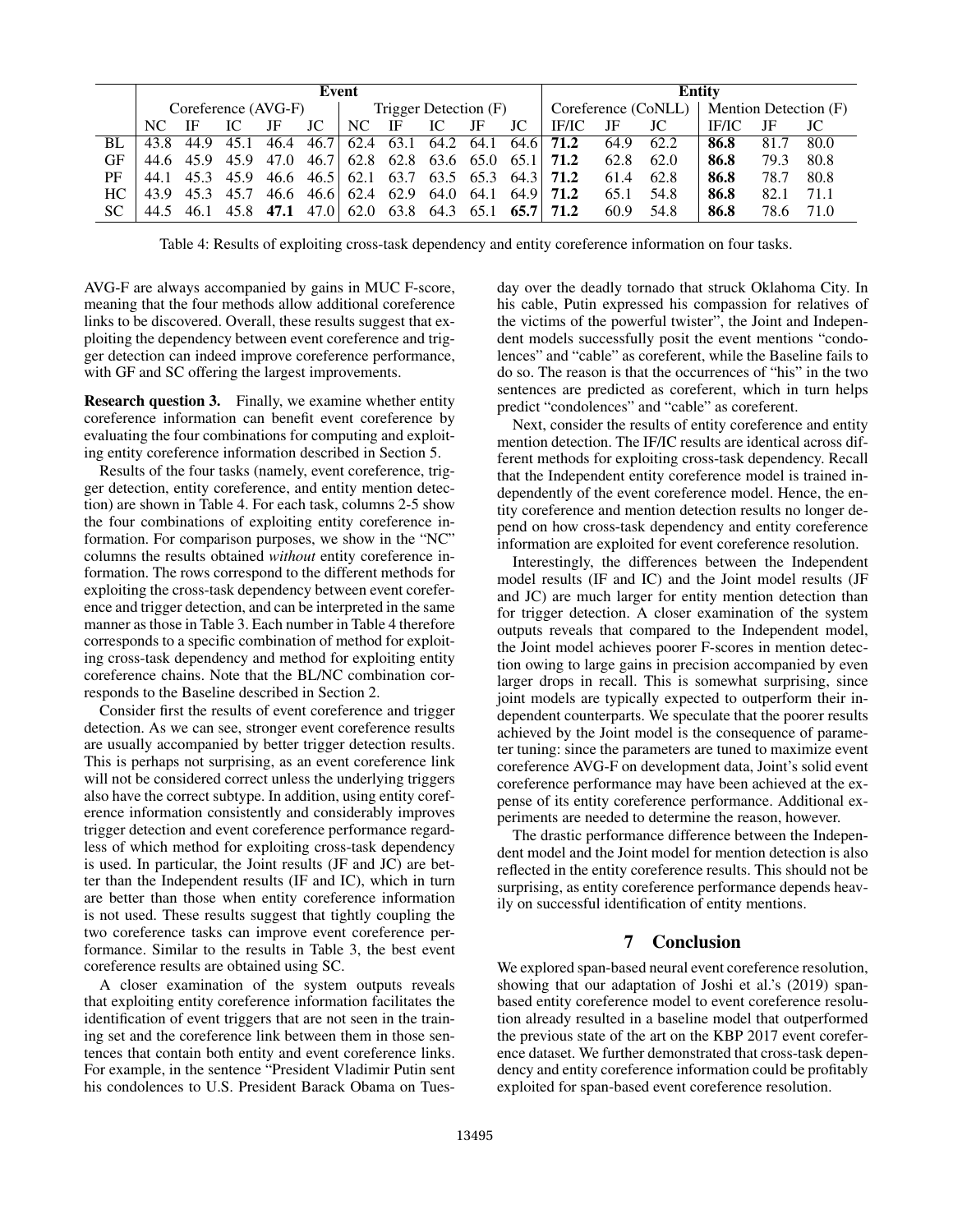# Acknowledgments

We thank the three anonymous reviewers for their comments on an earlier draft of the paper. This work was supported in part by NSF Grants IIS-1528037 and CCF-1848608. Any opinions, findings, conclusions or recommendations expressed in this paper are those of the authors and do not necessarily reflect the views or official policies of the NSF.

## References

Ahn, D. 2006. The Stages of Event Extraction. In *Proceedings of the COLING/ACL Workshop on Annotating and Reasoning about Time and Events*, 1–8.

Araki, J.; and Mitamura, T. 2015. Joint Event Trigger Identification and Event Coreference Resolution with Structured Perceptron. In *Proceedings of the 2015 Conference on Empirical Methods in Natural Language Processing*, 2074– 2080.

Bagga, A.; and Baldwin, B. 1998. Algorithms for Scoring Coreference Chains. In *Proceedings of the LREC Workshop on Linguistic Coreference*, 563–566.

Bejan, C.; and Harabagiu, S. 2014. Unsupervised Event Coreference Resolution. *Computational Linguistics* 40(2): 311–347.

Chen, C.; and Ng, V. 2014. SinoCoreferencer: An End-to-End Chinese Event Coreference Resolver. In *Proceedings of the 9th International Conference on Language Resources and Evaluation*, 4532–4538.

Chen, C.; and Ng, V. 2015. Chinese Event Coreference Resolution : An Unsupervised Probabilistic Model Rivaling Supervised Resolvers. In *Proceedings of Human Language Technologies: The 2015 Conference of the North American Chapter of the Association for Computational Linguistics*, 1097–1107.

Chen, C.; and Ng, V. 2016. Joint Inference over a Lightly Supervised Information Extraction Pipeline: Towards Event Coreference Resolution for Resource-Scarce Languages. In *Proceedings of the 30th AAAI Conference on Artificial Intelligence*, 2913–2920.

Chen, Z.; and Ji, H. 2009. Graph-based Event Coreference Resolution. In *Proceedings of the 2009 Workshop on Graphbased Methods for Natural Language Processing*, 54–57.

Chen, Z.; Ji, H.; and Haralick, R. 2009. A Pairwise Event Coreference Model, Feature Impact and Evaluation for Event Coreference Resolution. In *Proceedings of the International Workshop on Events in Emerging Text Types*, 17–22.

Choubey, P. K.; and Huang, R. 2017. Event Coreference Resolution by Iteratively Unfolding Inter-dependencies among Events. In *Proceedings of the 2017 Conference on Empirical Methods in Natural Language Processing*, 2124– 2133.

Choubey, P. K.; and Huang, R. 2018. Improving Event Coreference Resolution by Modeling Correlations between Event Coreference Chains and Document Topic Structures. In *Proceedings of the 56th Annual Meeting of the Association for Computational Linguistics (Volume 1: Long Papers)*, volume 1, 485–495.

Cybulska, A.; and Vossen, P. 2015. Translating Granularity of Event Slots into Features for Event Coreference Resolution. In *Proceedings of the 3rd Workshop on EVENTS*, 1–10.

Durrett, G.; and Klein, D. 2013. Easy Victories and Uphill Battles in Coreference Resolution. In *Proceedings of the 2013 Conference on Empirical Methods in Natural Language Processing*, 1971–1982.

Huang, Y. J.; Lu, J.; Kurohashi, S.; and Ng, V. 2019. Improving Event Coreference Resolution by Learning Argument Compatibility from Unlabeled Data. In *Proceedings of the 2019 Conference of the North American Chapter of the Association for Computational Linguistics: Human Language Technologies*, 785–795.

Joshi, M.; Chen, D.; Liu, Y.; Weld, D. S.; Zettlemoyer, L.; and Levy, O. 2020. SpanBERT: Improving Pre-training by Representing and Predicting Spans. *Transactions of the Association for Computational Linguistics* (8): 64–77.

Joshi, M.; Levy, O.; Zettlemoyer, L.; and Weld, D. 2019. BERT for Coreference Resolution: Baselines and Analysis. In *Proceedings of the 2019 Conference on Empirical Methods in Natural Language Processing and the 9th International Joint Conference on Natural Language Processing*, 5803–5808.

Lee, H.; Recasens, M.; Chang, A.; Surdeanu, M.; and Jurafsky, D. 2012. Joint Entity and Event Coreference Resolution across Documents. In *Proceedings of the 2012 Joint Conference on Empirical Methods in Natural Language Processing and Computational Natural Language Learning*, 489–500.

Lee, K.; He, L.; Lewis, M.; and Zettlemoyer, L. 2017. Endto-end Neural Coreference Resolution. In *Proceedings of the 2017 Conference on Empirical Methods in Natural Language Processing*, 188–197.

Lee, K.; He, L.; and Zettlemoyer, L. 2018. Higher-Order Coreference Resolution with Coarse-to-Fine Inference. In *Proceedings of the 2018 Conference of the North American Chapter of the Association for Computational Linguistics: Human Language Technologies (Volume 2: Short Papers)*, 687–692.

Liu, Z.; Araki, J.; Hovy, E.; and Mitamura, T. 2014. Supervised Within-Document Event Coreference using Information Propagation. In *Proceedings of the 9th International Conference on Language Resources and Evaluation Conference*, 4539–4544.

Lu, J.; and Ng, V. 2016. Event Coreference Resolution with Multi-Pass Sieves. In *Proceedings of the 10th International Conference on Language Resources and Evaluation*, 3996– 4003.

Lu, J.; and Ng, V. 2017. Joint Learning for Event Coreference Resolution. In *Proceedings of the 55th Annual Meeting of the Association for Computational Linguistics (Volume 1: Long Papers)*, 90–101.